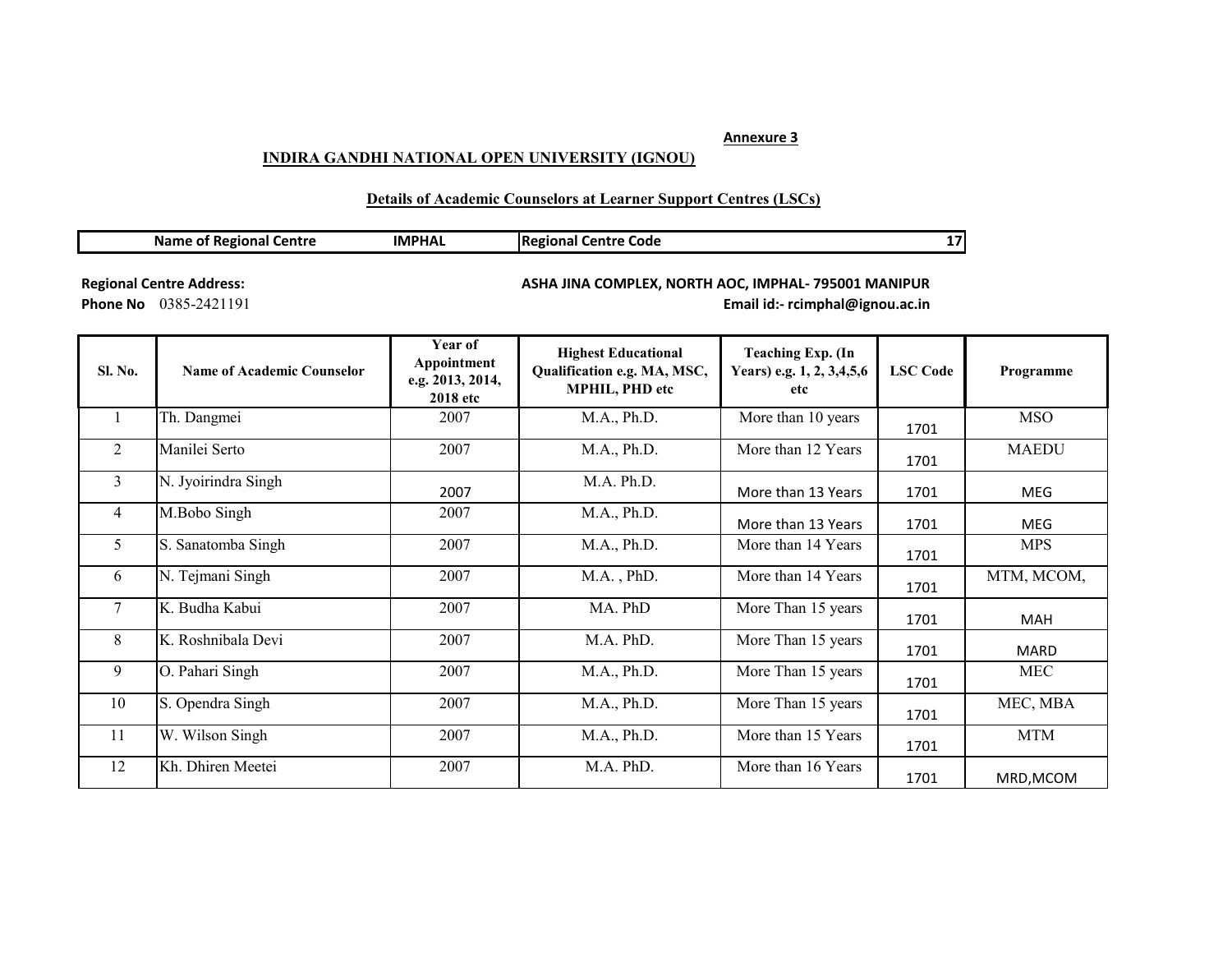| 13 | R. K. Suresh Singh    | 2007       | M.A., Ph.D.     | More than 16 Year  | 1701 | <b>MAAED</b> |
|----|-----------------------|------------|-----------------|--------------------|------|--------------|
| 14 | Kh. Tomba Singh       | 2007       | M.A. Ph.D.      | More than 17 years | 1701 | <b>MCOM</b>  |
| 15 | G. P. Prsain          | 2004       | M.A., Ph.D.     | More than 20 Years | 1701 | MTM, MCOM    |
| 16 | K. Ruhinikumar Sharma | 2007       | MA. PhD         | More than 20 Years | 1701 | MPS, MHI     |
| 17 | L. Seityabati Devi    | 2007       | M.A. Ph.D.      | More than 20 Years | 1701 | MPA, MRD     |
| 18 | M. Chinglen Singh     | 2007       | M.A., Ph.D.     | More than 20 Years | 1701 | <b>MEC</b>   |
| 19 | Th. Surendra Singh    | 2005       | M.A., Ph.D.     | More than 20 Years | 1701 | MHD          |
| 20 | M. C. Arun            | 2007       | M.A., Ph.D.     | More than 25 Years | 1701 | <b>MSO</b>   |
| 21 | Kh. Kunjo Singh       | 2007       | $M.A.$ , $PhD.$ | More than 35 Years | 1701 | <b>MEG</b>   |
| 22 | L. Dhanabir Singh     | 2007       | M.A. Ph.D.      | More than 35 Years | 1701 | MPA, MPS     |
| 23 | P. Romajit            | 2016       | M.A., Ph.D.     | More than 7 Years  | 1701 | <b>MAAE</b>  |
| 24 | Ch. Soni Devi         | 2016       | M.A. Ph.D.      | More than 7 years  | 1701 | <b>MAAE</b>  |
| 25 | S. Nevedasko          | 2016       | M.A. Ph.D.      | More than7 years   | 1701 | <b>MAAE</b>  |
| 26 | Ch. Mathew            | 2007       | M.A. PhD.       | More then 15 Years | 1701 | MAH          |
| 27 | Ch. Ibohal Singh      | 2005       | MA, PhD         | More then 20 Years | 1701 | MLIS, BLIS   |
| 28 | Th. Ratankumar Singh  | 2004       | MA, PhD.        | More then 25 Years | 1701 | MEG          |
| 29 | R.K. Kunjalini Devi   | 2005       | M. A., Ph.D.    | Mote than 16 Years | 1701 | MHD          |
| 30 | K. Vungzamawi         | 11/12/2008 | M.Phil.         | 17                 | 1702 | <b>MARD</b>  |
| 31 | Dr. SonkhojangHaokip  | 11/12/2008 | Phd.            | 19                 | 1702 | <b>MAH</b>   |
| 32 | L. RuoivelPangamte    | 11/12/2008 | M.A             | 20                 | 1702 | <b>MEG</b>   |
| 33 | Dr. LalzagouNeihsial  | 11/12/2008 | Phd             | 17                 | 1702 | <b>MARD</b>  |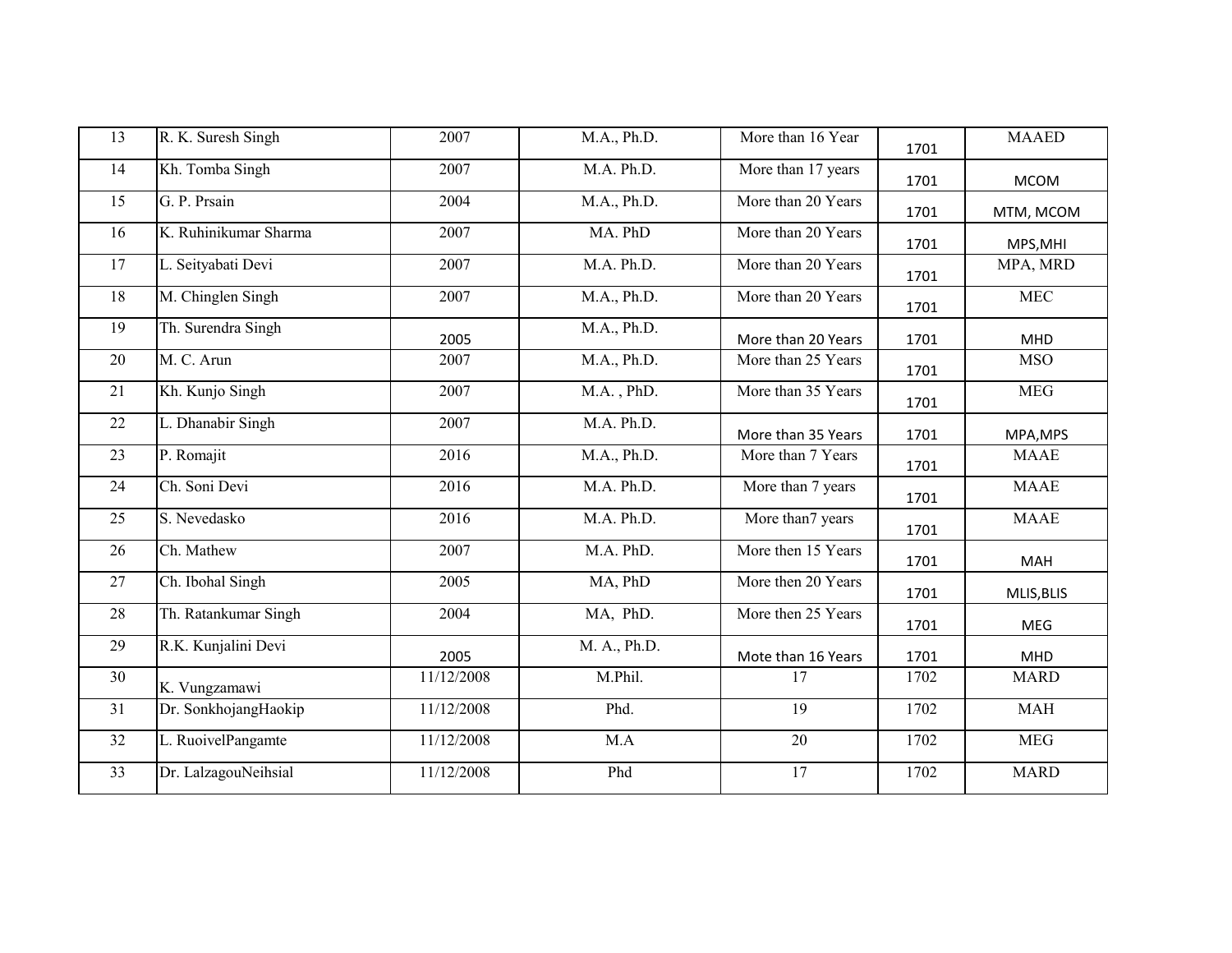| 34 | LalthalurInfimate          | 11/12/2008       | M.A     | $\overline{7}$  | 1702 | <b>MARD</b>    |
|----|----------------------------|------------------|---------|-----------------|------|----------------|
| 35 | GreensonKhamhaulianNgaihte | 11/12/2008       | M.A     | 10              | 1702 | <b>BDP/MAH</b> |
| 36 | Janice VungbiakchingGuite  | 11/12/2008       | M.A     | 10              | 1702 | <b>BDP</b>     |
| 37 | EleesLianthanmawi          | 15-12-2008       | M.A     | $\overline{7}$  | 1702 | <b>BDP</b>     |
| 38 | Ginzamang T. Zomi          | 11/12/2008       | M.A     | $\overline{17}$ | 1702 | <b>MSO</b>     |
| 39 | NemngaihchinVaiphei        | 15-12-2008       | M.A     | 10              | 1702 | <b>BDP</b>     |
| 40 | R.TawnaKhawbung            | 11/12/2008       | MA/M.Sc | $\overline{17}$ | 1702 | <b>MSO</b>     |
| 41 | Pumsiankim                 | 11/12/2008       | M.Phil  | 17              | 1702 | <b>BDP/MPS</b> |
| 42 | Nianmuanching              | 21-02-2016       | M.A     | 10              | 1702 | <b>BDP/MEG</b> |
| 43 | K. Vanlallian Vaiphei      | 14-03-2016       | M.A     | 5               | 1702 | <b>MARD</b>    |
| 44 | Velthangkhum               | 19-05-2016       | M.A     | 15              | 1702 | <b>BDP/MAH</b> |
| 45 | Lily Suanlunching          | 30-11-2016       | M.A     | 5               | 1702 | <b>BDP/MEG</b> |
| 46 | Lily Misao                 | $30 - 11 - 2016$ | M.A     | $\overline{5}$  | 1702 | <b>BDP/MEG</b> |
| 47 | Paul Richard Hatlang       | 30-11-2016       | M.A     | 10              | 1702 | <b>BDP/MEG</b> |
| 48 | Dr. GinneihchingSimte      | 30-11-2016       | Phd.    | 5               | 1702 | <b>BDP/MAH</b> |
| 49 | Dr. Harikrishna            | 1999             | Ph.D.   | 20              | 1703 | <b>BDP</b>     |
| 50 | Dr. Ch. Gokulchandra       | 1999             | Ph.D.   | 20              | 1703 | <b>BDP</b>     |
| 51 | Dr. P. Munal               | 1999             | Ph.D.   | 20              | 1703 | <b>BDP</b>     |
| 52 | Th. Deben                  | 1999             | M.Sc.   | 20              | 1703 | <b>BDP</b>     |
| 53 | Dr. Tankanath              | 2000             | Ph.D.   | 19              | 1703 | <b>BDP</b>     |
| 54 | Dr. H. Jibon Kumar         | 2008             | Ph.D.   | 11              | 1703 | <b>BDP</b>     |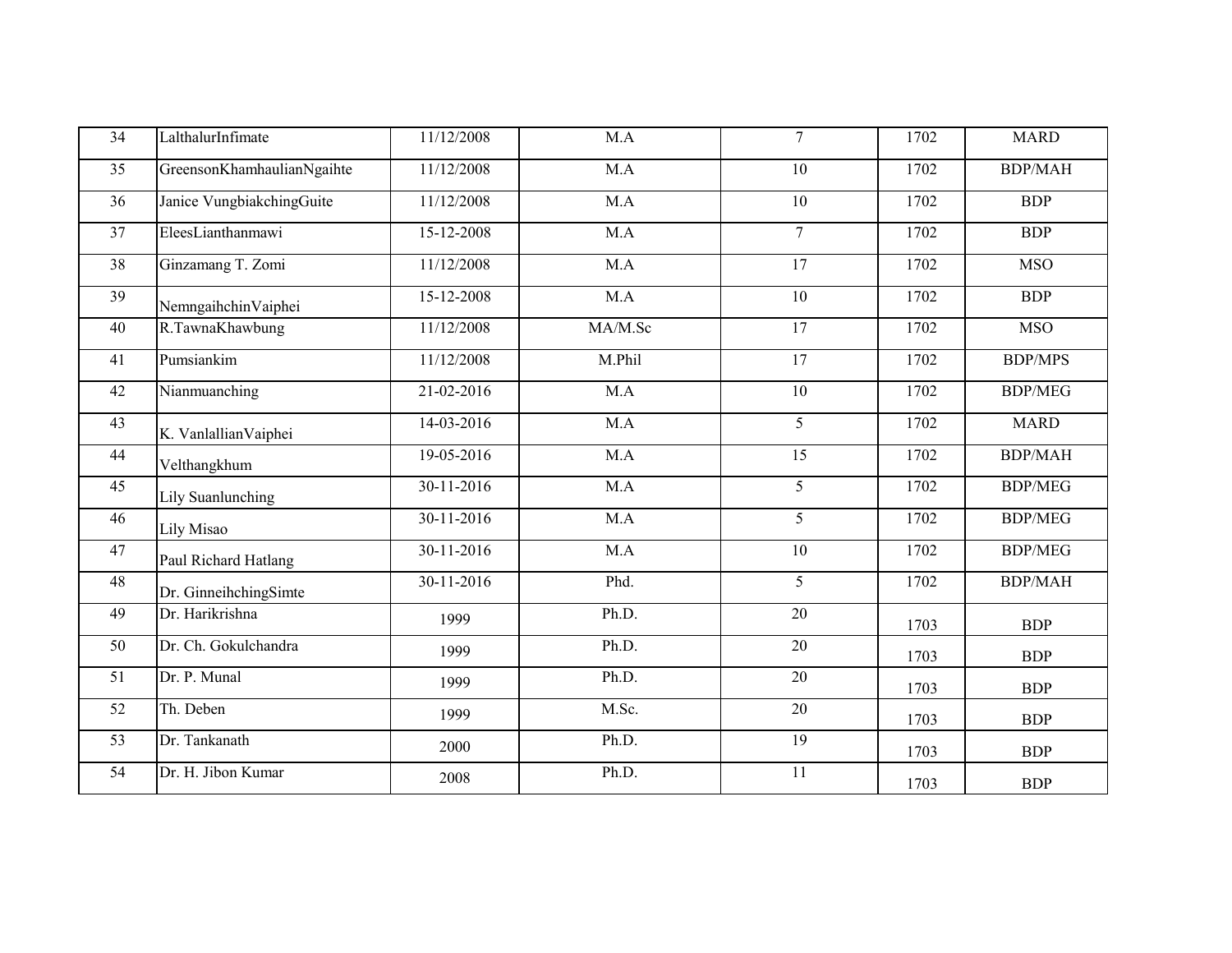| 55              | Y. Biren Singh       | 2008                          | M.Sc.       | 11              | 1703 | <b>BDP</b>      |
|-----------------|----------------------|-------------------------------|-------------|-----------------|------|-----------------|
| 56              | Th. Kishorechand     | 2008                          | M.A.        | 11              | 1703 | <b>BDP</b>      |
| 57              | Joya Ghosh           | 1999                          | M.A.        | 20              | 1703 | BDP, CTE        |
| 58              | S. Tejbati           | 1999                          | M.A.        | $\overline{20}$ | 1703 | CIG             |
| 59              | Haopu Lhouvum        | 2008                          | M.Phil.     | 11              | 1703 | <b>BDP</b>      |
| 60              | Nengkhokim Lhouvum   | 1999                          | M.A.        | $\overline{20}$ | 1703 | <b>BDP</b>      |
| 61              | Lhingneineng Lhouvum | 2008                          | M.A.        | $11\,$          | 1703 | <b>BDP CWED</b> |
| 62              | Dr. L. Rameshwor     | Appointment Letter<br>Awaited | Ph.D.       |                 | 1703 | <b>BDP</b>      |
| 63              | MH.Moon              | 2001                          | MA(MPHIL)   | 19              | 1704 | MPS, BDP        |
| 64              | Apongming Kaping     | 2013                          | MA (Polsc.) | $\overline{7}$  | 1704 | MPS, BDP        |
| 65              | <b>KSA</b> Lurstep   | 2001                          | MA(MPHIL)   | $\overline{19}$ | 1704 | MSO, BDP, BTS   |
| 66              | AS.James Hosanah     | 2001                          | MA(MPHIL)   | 19              | 1704 | MPA, BDP        |
| 67              | Mary Grace           | 2014                          | MA (Eng)    | $\overline{10}$ | 1704 | MEG., EEG       |
| 68              | VS Ringluiwon        | 2005                          | MA (Edn)    | 13              | 1704 | <b>BDP</b>      |
| 69              | Gemson Khapudang     | 2001                          | MA (Eng)    | $\overline{15}$ | 1704 | MEG, BDP        |
| 70              | Chungmi Lunghar      | 2005                          | M.Com       | 16              | 1704 | <b>BDP</b>      |
| 71              | Ahum Victor          | 2007                          | MA (Eng)    | 19              | 1704 | <b>BDP</b>      |
| 72              | Sowung Woleng        | 2007                          | MA(polsc)   | 19              | 1704 | MPS, EPS        |
| 73              | Luirang A.Shishak    | 2007                          | MA(History) | $\overline{20}$ | 1704 | MAH, BDP        |
| $\overline{74}$ | Thotsem Kasar        | 2008                          | MA(History) | $\overline{19}$ | 1704 | MAH, BDP        |
| 75              | Dr. L. Debenra Singh | 2001                          | MA, PHD     | 24              | 1705 | BDP, MEC        |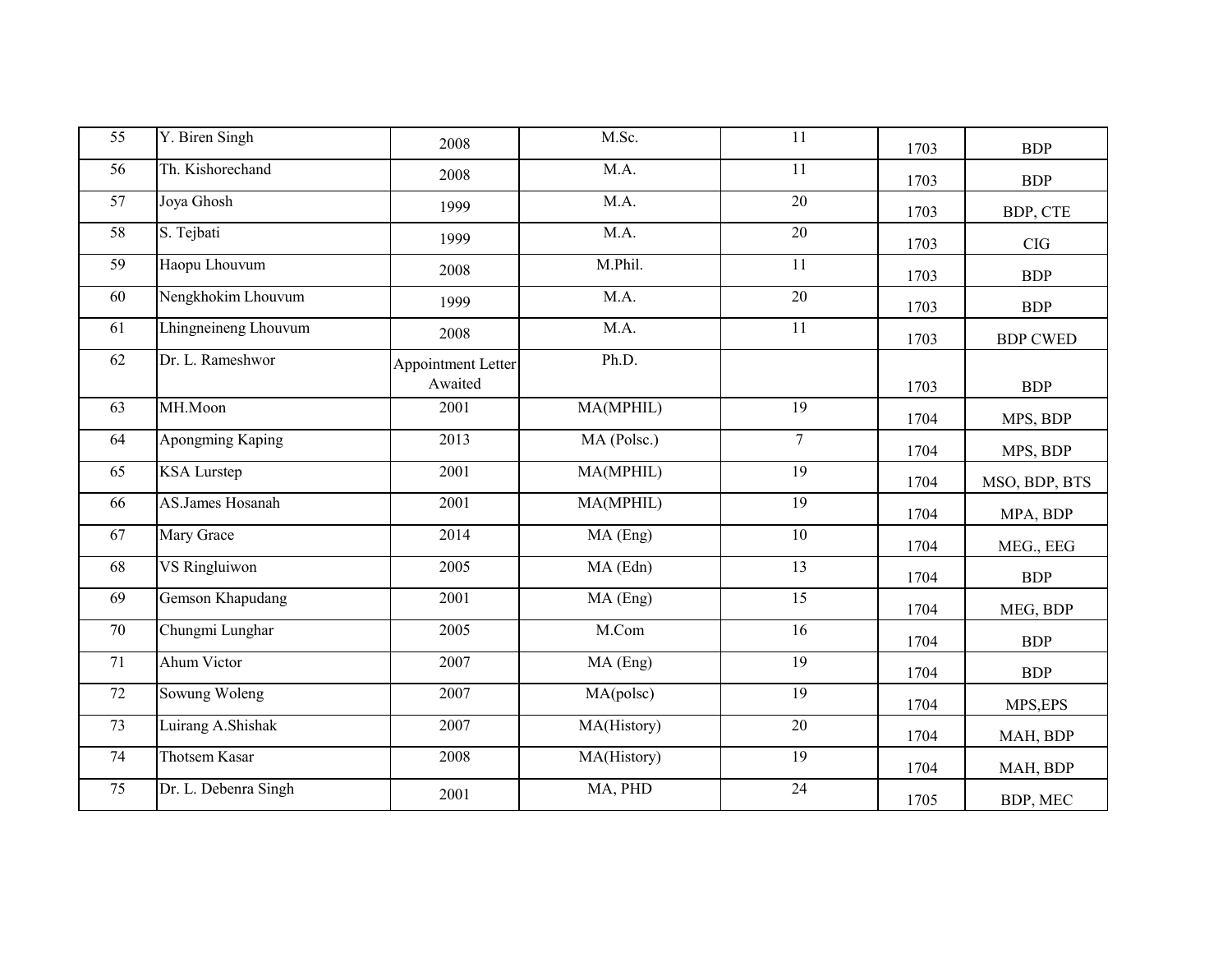| 76 | Dr. Th. Tomba Singh     | 2016 | MSC, PHD   | 24              | 1705 | BDP, MEC    |
|----|-------------------------|------|------------|-----------------|------|-------------|
| 77 | Dr. N. Laingam Singh    | 2016 | MA, PHD    | $\overline{15}$ | 1705 | MAH, BDP    |
| 78 | Dr. AK Priyokumar Singh | 2016 | MA, PHD    | 10              | 1705 | MAH, BDP    |
| 79 | Dr. Th Manao Singh      | 2016 | MA, PHD    | $\overline{25}$ | 1705 | <b>MAH</b>  |
| 80 | N. Nabakeshore Singh    | 2013 | MSC, MPHIL | 20              | 1705 | <b>BDP</b>  |
| 81 | Dr. M Hemanta Meitei    | 2017 | MA, PHD    | 15              | 1705 | MEC         |
| 82 | Dr. L. Bokul Singh      | 2016 | MA, PHD    | $\overline{12}$ | 1705 | BDP, MEC    |
| 83 | G Gaidingam             | 2016 | MA         | 17              | 1705 | ${\rm MEC}$ |
| 84 | O Mema Devi             | 2007 | MA         | 11              | 1705 | <b>BDP</b>  |
| 85 | Kh. Binoy Singh         | 2007 | MA         | 11              | 1705 | <b>BDP</b>  |
| 86 | Kh. Jitendra Singh      | 2007 | <b>MA</b>  | $\overline{11}$ | 1705 | <b>BDP</b>  |
| 87 | E. Budhichandra Singh   | 2007 | MA         | 20              | 1705 | <b>BDP</b>  |
| 88 | N Sushilal Devi         | 2016 | MSC, MPHIL | $\overline{19}$ | 1705 | <b>BDP</b>  |
| 89 | L Sanatombi Devi        | 2007 | <b>MSC</b> | 11              | 1705 | <b>BDP</b>  |
| 90 | Y Sunil Singh           | 2007 | MA         | 11              | 1705 | <b>BDP</b>  |
| 91 | Sh. Anand Singh         | 2007 | $\rm MA$   | 11              | 1705 | <b>BDP</b>  |
| 92 | A Rameshwor Singh       | 2007 | <b>MSC</b> | $\overline{11}$ | 1705 | <b>BDP</b>  |
| 93 | N Sunilkumar Singh      | 2007 | <b>MA</b>  | $\overline{11}$ | 1705 | <b>BDP</b>  |
| 94 | N Sanjoy Singh          | 2007 | MA         | 11              | 1705 | <b>BDP</b>  |
| 95 | Th Nabakumar Singh      | 2019 | MA         | 30              | 1705 | <b>MPS</b>  |
| 96 | Ksh. Basanta Singh      | 2019 | MA         | 30              | 1705 | <b>MPS</b>  |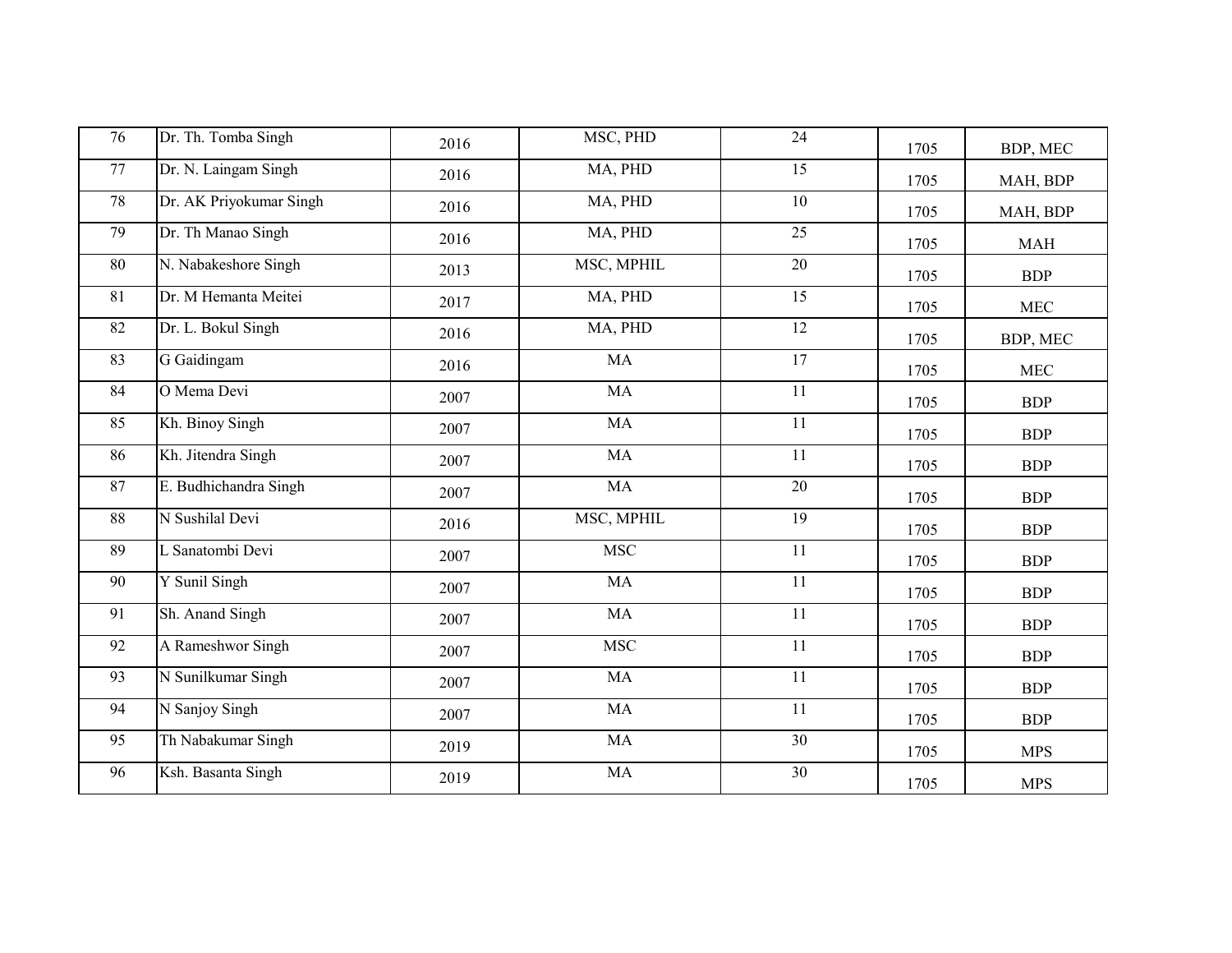| 97  | S Iboyaima Singh                | 2019     | MA         | 30              | 1705 | <b>MPS</b>                   |
|-----|---------------------------------|----------|------------|-----------------|------|------------------------------|
| 98  | Dr. Md. Abdul Salam             | 2019     | MA, PHD    | 30              | 1705 | <b>MPS</b>                   |
| 99  | Dr. K. Tejarani Devi            | 2016     | MA, PHD    | $\overline{25}$ | 1705 | <b>MPS</b>                   |
| 100 | Hungyo Masaileng                | 1/4/2017 | PhD        | 7 years         | 1706 | MPS & CHR                    |
| 101 | Guru Aribam Bidhya Lakshmi      | 1/4/2017 | Mphil      | 7 years         | 1706 | MPS & CHR                    |
| 102 | kabi Felix                      | 1/4/2017 | MA         | 5 years         | 1706 | MPS & CHR                    |
| 103 | Pukeho Lokho                    | 1/4/2017 | PhD        | 7 years         | 1706 | <b>MEG</b>                   |
| 104 | S Katini Alphonsa               | 1/4/2017 | MA         | 12 years        | 1706 | <b>MEG</b>                   |
| 105 | Amina Kamei                     | 1/4/2017 | <b>MSW</b> | 9 years         | 1706 | <b>BSW&amp; MSW &amp;CDM</b> |
| 106 | Dr Anthony Kaba                 | 1/4/2017 | PhD        | 15Years         | 1706 | MAH & CDM                    |
| 107 | Lokho Athishu                   | 1/4/2019 | <b>MSW</b> | 3 years         | 1706 | <b>BSW &amp; MSW</b>         |
| 108 | <b>Bijoy Kr Basumatary</b>      | 1/4/2019 | <b>MSW</b> | 2 years         | 1706 | <b>BSW &amp; MSW</b>         |
| 109 | Dr Lungaibuan Gangmei           | 1/4/2019 | PhD        | 2 years         | 1706 | <b>MSO</b>                   |
| 110 | Ashiphro Kapani                 | 1/4/2019 | MA         | 3 years         | 1706 | <b>MSO</b>                   |
| 111 | Luiram Marvin Kapangshai        | 1/4/2019 | MA         | 3 years         | 1706 | <b>MSO</b>                   |
| 112 | Huidrom Imobi                   | 1/4/2019 | PhD        | 9 Years         | 1706 | <b>MEC</b>                   |
| 113 | Shagolsem Ronikumar Singh       | 1/4/2019 | MA         | 17 years        | 1706 | ${\rm MEC}$                  |
| 114 | Kamal Regmi                     | 1/4/2019 | MBA & MA   | 4 years         | 1706 | <b>MEC</b>                   |
| 115 | Ramthar Thanglien               | 1/4/2019 | <b>MA</b>  | 11 year         | 1706 | <b>MEC</b>                   |
| 116 | <b>Tensong Benedict Monsang</b> | 1/4/2019 | <b>MA</b>  | 4 years         | 1706 | <b>MAH</b>                   |
| 117 | Monica T A                      | 1/4/2019 | MA         | 7 years         | 1706 | <b>MAH</b>                   |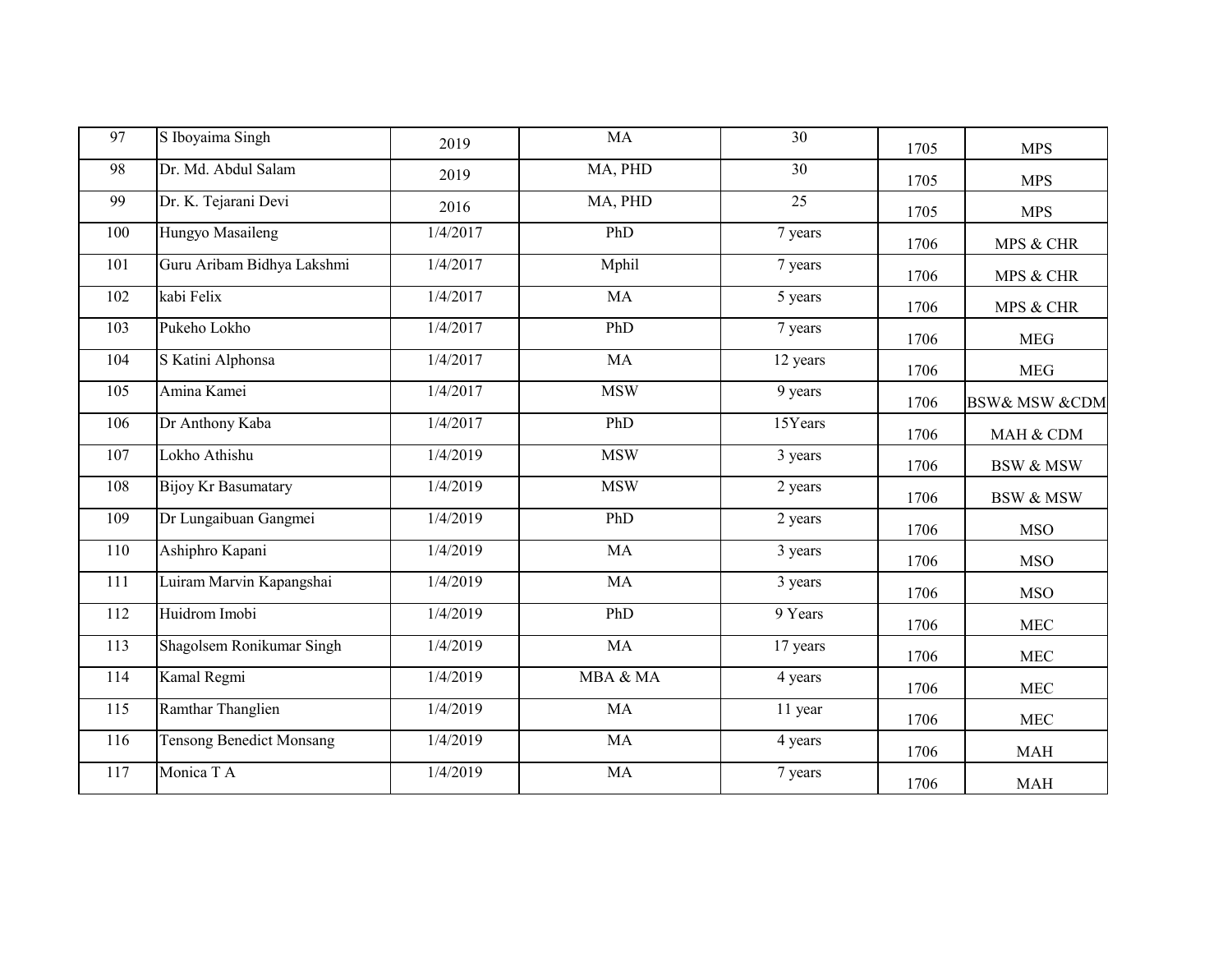| 118 | Paode                  | 1/4/2019 | PhD                           | 2 years         | 1706 | <b>MAH</b>           |
|-----|------------------------|----------|-------------------------------|-----------------|------|----------------------|
| 119 | Lungalin Gangmei       | 1/4/2019 | <b>MA</b>                     | 9 years         | 1706 | <b>MAH</b>           |
| 120 | Lhingneithem Haokip    | 1/4/2019 | MA                            | 5 years         | 1706 | <b>MPS</b>           |
| 121 | Vankar Shantaben       | 1/4/2019 | $\operatorname{\mathsf{MSW}}$ | 2 years         | 1706 | <b>BSW &amp; MSW</b> |
| 122 | Naram Minorca chanu    | 1/4/2019 | MCOM & JRF                    | 6 years         | 1706 | <b>MCOM</b>          |
| 123 | H Athili               | 1/4/2019 | <b>MCOM</b>                   | 3 years         | 1706 | MCOM                 |
| 124 | Th Shyamsunder Luwang  | 1/4/2019 | <b>MCOM</b>                   | 4 years         | 1706 | MCOM                 |
| 125 | L Rana Margaret        | 1/4/2019 | <b>MCOM</b>                   | 8 years         | 1706 | <b>MCOM</b>          |
| 126 | Sweeta William Parmar  | 1/4/2019 | <b>MCOM</b>                   | 5 years         | 1706 | <b>MCOM</b>          |
| 127 | Adaso Lophro           | 1/4/2019 | <b>MCOM</b>                   | 1 years         | 1706 | <b>MCOM</b>          |
| 128 | L. Nobinchandra Singh  | 2001     | <b>MPHIL</b>                  | 40              | 1707 | <b>BDP</b>           |
| 129 | Dr. P. Binodini Devi   | 2002     | PHD                           | 33              | 1707 | <b>BDP</b>           |
| 130 | K. Kalidas Singh       | 2002     | MA                            | 40              | 1707 | <b>CTE</b>           |
| 131 | Dr.W. Priyokumar Singh | 2005     | PHD                           | 24              | 1707 | BDP, BPP             |
| 132 | W. Rita devi           | 2015     | <b>MSW</b>                    | 20              | 1707 | <b>BSW</b>           |
| 133 | N. Tombi Singh         | 2002     | MSC                           | 24              | 1707 | BDP, BPP             |
| 134 | M. Gobin Singh         | 2015     | <b>MSC</b>                    | 37              | 1707 | <b>BDP</b>           |
| 135 | Maibam Dhanamanjuri    | 2018     | MA                            | $\overline{3}$  | 1707 | <b>BDP</b>           |
| 136 | Ng. Pungpha            | 2008     | <b>MSC</b>                    | $\overline{29}$ | 1707 | <b>BDP</b>           |
| 137 | Dr. Tuingayung Muivah  | 2008     | PHD                           | 35              | 1707 | <b>BDP</b>           |
| 138 | Mangsatabam Iboyaima   | 2015     | MA                            | 13              | 1707 | <b>BDP</b>           |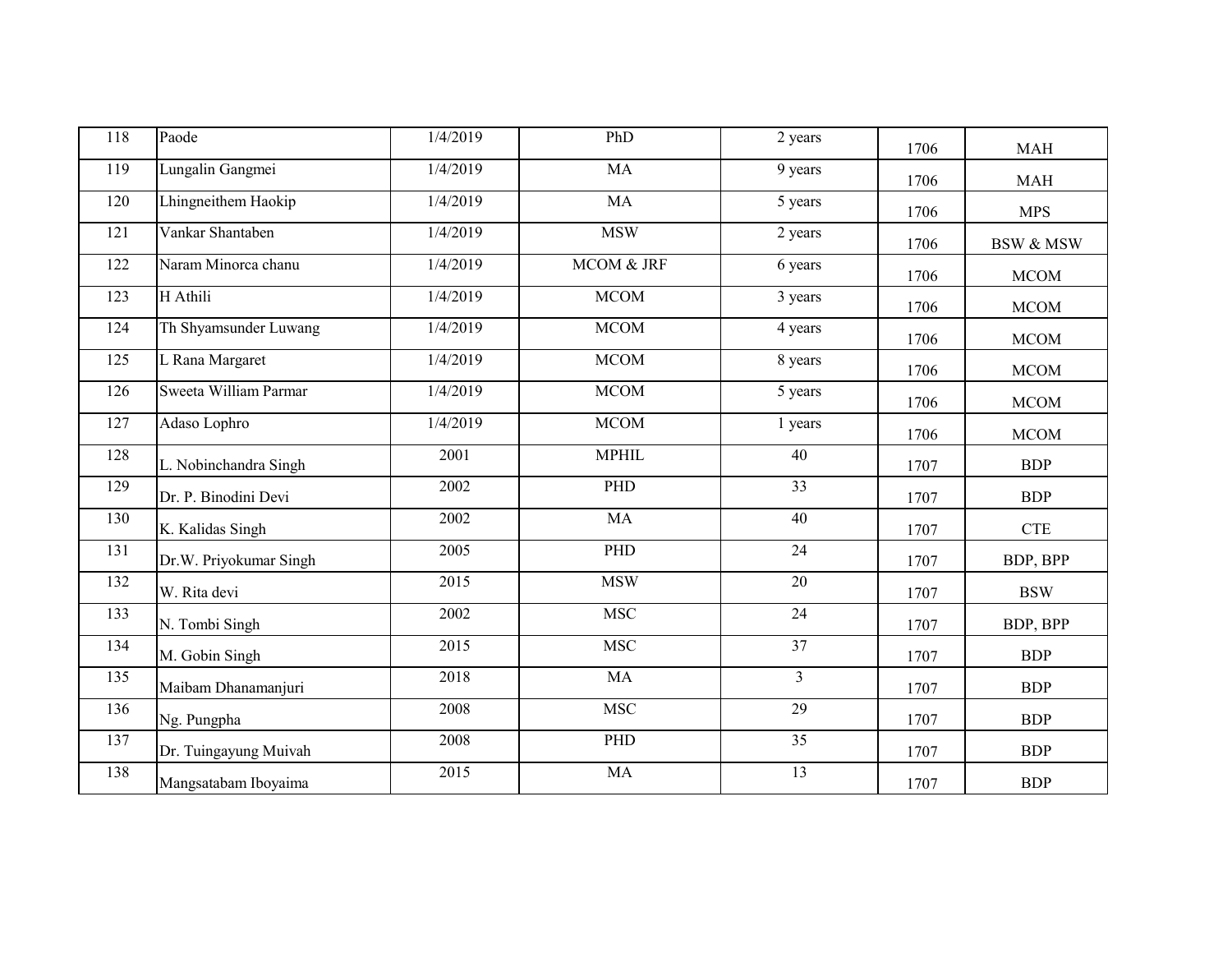| 139 | Dr. Priya Darshni. M. Gangte    | 2006 | PHD                   | 28              | 1707 | <b>BDP</b> |
|-----|---------------------------------|------|-----------------------|-----------------|------|------------|
| 140 | Dr.Takhelmayum Sunitibala chanu | 2015 | PHD                   | 19              | 1707 | <b>BDP</b> |
| 141 | L.Binod Singh                   | 2001 | <b>MSC</b>            | $\overline{31}$ | 1707 | <b>BDP</b> |
| 142 | Dr. Th. Raghumani Singh         | 2003 | PHD                   | $\overline{24}$ | 1707 | <b>BDP</b> |
| 143 | Dr. E. Priya Devi               | 2007 | PHD                   | $\overline{17}$ | 1707 | <b>BDP</b> |
| 144 | Dr. Zini Rahaman S              | 2017 | PHD                   | $\overline{4}$  | 1707 | <b>BDP</b> |
| 145 | S. Sankar Singh                 | 2001 | <b>MA</b>             | 30              | 1707 | <b>BTS</b> |
| 146 | Dr. Kh.Rajen Singh              | 2014 | PHD                   | 31              | 1707 | <b>BDP</b> |
| 147 | Soroma Mayengbam                | 2015 | <b>MA</b>             | 16              | 1707 | <b>BDP</b> |
| 148 | Dr. M. Kuber Singh              | 2007 | PHD                   | 24              | 1707 | <b>BDP</b> |
| 149 | Th. Indira Devi                 | 2008 | <b>MSW</b>            | 16              | 1707 | <b>MSW</b> |
| 150 | Md. Riyas Sheikh                | 2008 | <b>MSW</b>            | 16              | 1707 | <b>MSW</b> |
| 151 | Premjit Ningthoujam             | 2015 | <b>MA</b>             | 10              | 1707 | <b>BDP</b> |
| 152 | Zephyr Ngashangba               | 2003 | <b>MSW</b>            | 26              | 1707 | <b>BDP</b> |
| 153 | Y. Sushila Devi                 | 2003 | MA                    | 27              | 1707 | <b>BDP</b> |
| 154 | Th. Ojen Kumar                  | 2003 | <b>MPHIL</b>          | 25              | 1707 | MCA, BCA   |
| 155 | Dr,A Solochana Devi             | 2012 | PHD                   | 20              | 1707 | <b>BDP</b> |
| 156 | Ksh.Shamananda Singh            | 2014 | <b>MSC</b>            | $\overline{19}$ | 1707 | <b>BDP</b> |
| 157 | Soraisam Rajeshori              | 2019 | MA                    | $\mathbf{1}$    | 1707 | <b>BDP</b> |
| 158 | L. Ranjitkumar Singh            | 2007 | MA, B.Ed (English)    | 35 years        | 1709 | <b>BDP</b> |
| 159 | R.K. Gambhirjit Singh           | 2007 | MSc. B.Ed (Chemistry) | 30 years        | 1709 | <b>BDP</b> |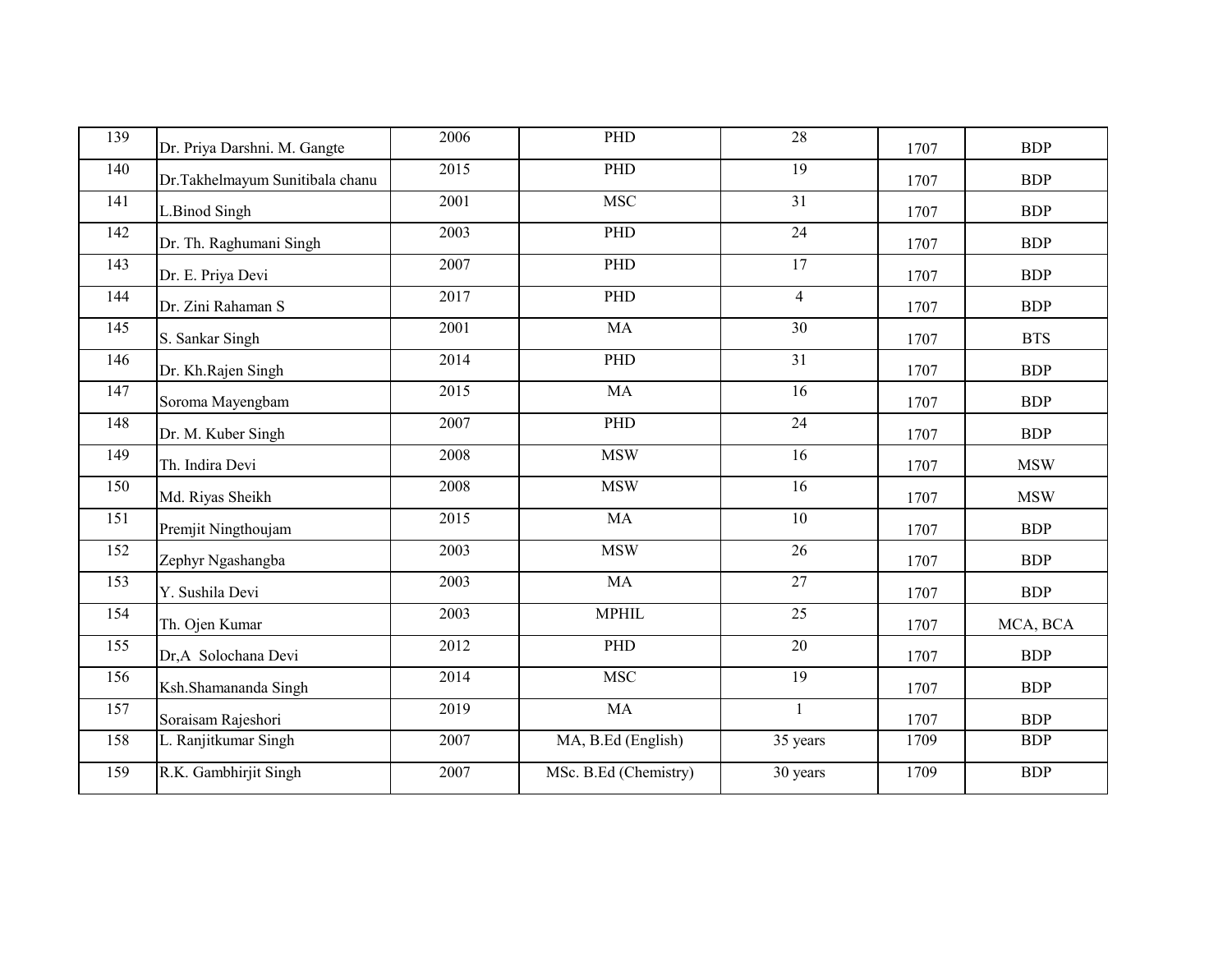| 160 | Kh. Indikumar Singh    | 2007 | MA, B.Ed (Poltical Science)      | 24 years | 1709 | <b>BDP</b> |
|-----|------------------------|------|----------------------------------|----------|------|------------|
| 161 | N. Sanjibkumar Singh   | 2007 | MA, (Economics)                  | 20 years | 1709 | <b>BDP</b> |
| 162 | H Rakesh Singh         | 2007 | MSc, B.Ed (Zoology)              | 15 years | 1709 | <b>BDP</b> |
| 163 | H. Rajen Kumar Singh   | 2007 | MSc (Zoology)                    | 20 years | 1709 | <b>BDP</b> |
| 164 | N. Amarjit Singh       | 2007 | MSc, MPhil (Physics)             | 15 years | 1709 | <b>BDP</b> |
| 165 | Dr. S. Arunkumar Singh | 2007 | MA, P.hd (Poltical Science)      | 22 years | 1709 | <b>BDP</b> |
| 166 | Dr. Ksh. Memtombi Devi | 2009 | MA, Phd (English)                | 12 years | 1709 | <b>BDP</b> |
| 167 | K. Zenithta Devi       | 2007 | MA (English)                     | 12 years | 1709 | <b>BDP</b> |
| 168 | Dr. H. Joykumar Singh  | 2007 | MAP.hd (History)                 | 24 years | 1709 | <b>BDP</b> |
| 169 | L. Champa Devi         | 2007 | MA, SLET (History)               | 15 years | 1709 | <b>BDP</b> |
| 170 | S. Madhumati Devi      | 2011 | MA (History)                     | 15 years | 1709 | <b>BDP</b> |
| 171 | Th. Somorjit Singh     | 2007 | $\overline{\text{MSc}}$ (Botany) | 15 years | 1709 | <b>BDP</b> |
| 172 | Gitaleima              | 2010 | MA (Economics)                   | 09 years | 1709 | <b>BDP</b> |
| 173 | O. Chaoba Singh        | 2016 | MA, PGDHE (Poltical<br>Science)  | 05 years | 1709 | <b>BDP</b> |
| 174 | Y .Leina Devi          | 2011 | MA (English)                     | 06 years | 1709 | <b>BDP</b> |
| 175 | Dr. Md. Jamal Uddin    | 2009 | MA, Phd (Economics)              | 20 years | 1709 | <b>BDP</b> |
| 176 | Dr. OinamDipak Singh   | 2012 | MCom, Phd (Commerce)             | 12 years | 1709 | <b>BDP</b> |
| 177 | Ph. Yudhistrytatha     | 2015 | MSc (Botany)                     | 05 years | 1709 | <b>BDP</b> |
| 178 | A. Vivekananda Singha  | 2015 | MSc (Physics)                    | 05 years | 1709 | <b>BDP</b> |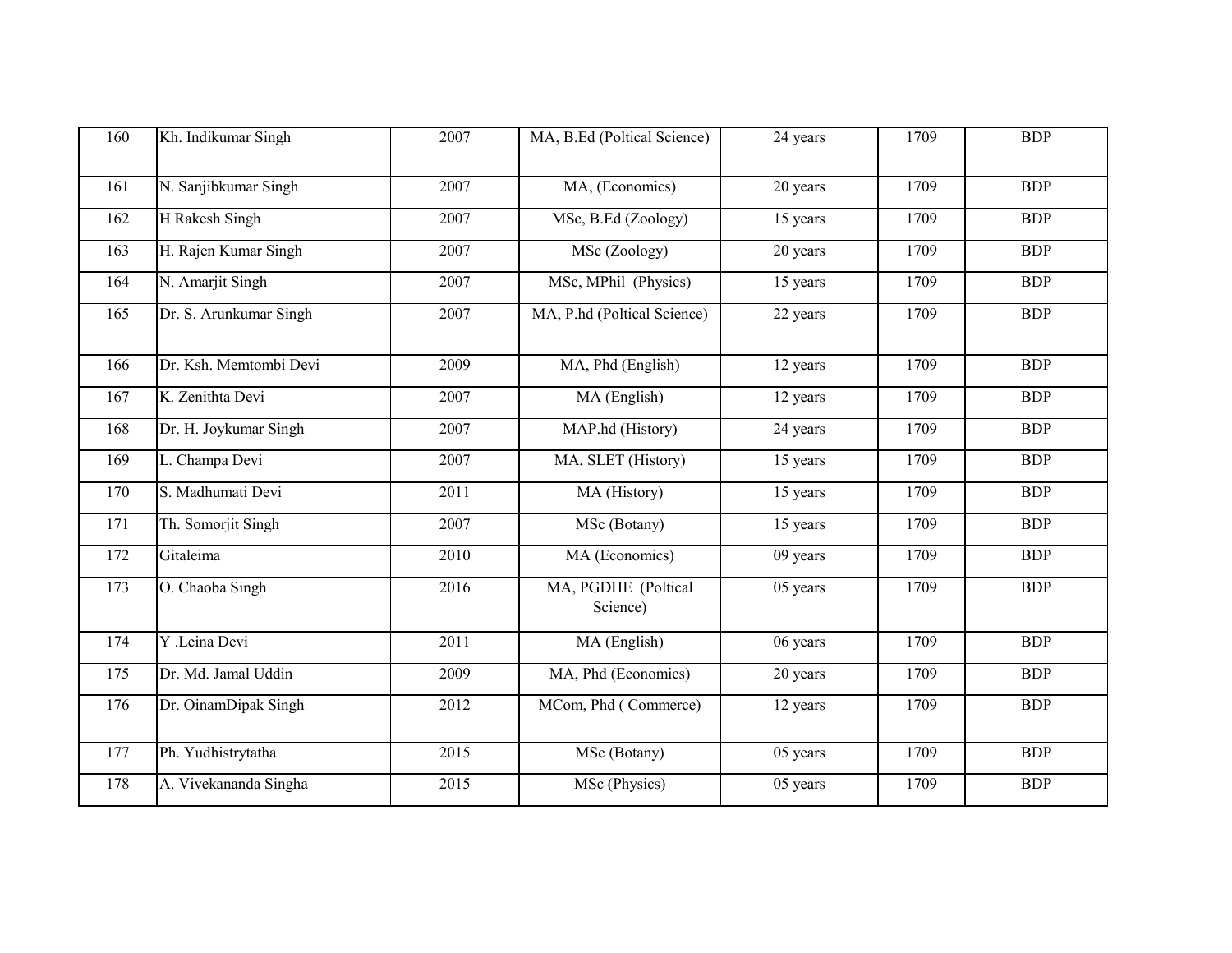| 179 | Ch. Apurba Singh      | 2015 | MCom, B.Ed (Commerce)      | 05 years | 1709 | <b>BDP</b>           |
|-----|-----------------------|------|----------------------------|----------|------|----------------------|
| 180 | Dr. S. Elizabeth Devi | 2015 | MA, Phd (Hindi)            | 05 years | 1709 | <b>BDP</b>           |
| 181 | N. MangalsanaSingha   | 2015 | MA, B.Ed (Economics)       | 15 years | 1709 | <b>BDP</b>           |
| 182 | Y. Ajitkuamr Singh    | 2009 | MCom (Commerce)            | 15years  | 1709 | <b>BDP</b>           |
| 183 | S. Omala Devi         | 2018 | MA. B.Ed (Geography)       | 07 years | 1709 | <b>BDP</b>           |
| 184 | W. Saratchandra       | 2007 | MA, LLB (Politcal Science) | 35 year  | 1709 | <b>BDP</b>           |
| 185 | S. Maniton Singh      | 2007 | MA, B.Ed (English)         | 35 year  | 1709 | <b>BDP</b>           |
| 186 | N. Kiranmala Devi     | 2007 | MA (Politcal Science)      | 12 year  | 1709 | <b>BDP</b>           |
| 187 | S. Narmada Devi       | 2007 | MA (Politcal Science)      | 12 year  | 1709 | <b>BDP</b>           |
| 188 | Aronga Gangmei        | 2008 | MA PH.D                    | 15 years | 1711 | <b>BDP &amp; BPP</b> |
| 189 | Lungthailiu Panmei    | 2008 | <b>MA ENGLISH</b>          | 13 years | 1711 | <b>BDP &amp; BPP</b> |
| 190 | Thanjiuliu Gonmei     | 2008 | MA POL SC.                 | 14 years | 1711 | <b>BDP &amp; BPP</b> |
| 191 | Dinbuiyang            | 2008 | <b>MAHIST</b>              | 14 years | 1711 | <b>BDP &amp; BPP</b> |
| 192 | Philemon Daimei       | 2008 | MA ECO                     | 13 years | 1711 | <b>BDP &amp; BPP</b> |
| 193 | Dm Abuibou            | 2008 | MA POL SC.                 | 16 years | 1711 | <b>BDP &amp; BPP</b> |
| 194 | Guitiang Pamei        | 2008 | <b>MAHIST</b>              | 16 years | 1711 | <b>BDP &amp; BPP</b> |
| 195 | Kalingsuiliu Pamei    | 2008 | MA SOCIO                   | 14 years | 1711 | <b>BDP &amp; BPP</b> |
| 196 | Athuma Panmei         | 2008 | <b>MA EDU</b>              | 14 years | 1711 | <b>BDP &amp; BPP</b> |
| 197 | Tp Ihiuliu            | 2008 | <b>MA ENGLISH</b>          | 14 years | 1711 | <b>BDP &amp; BPP</b> |
| 198 | Tp Ringjuanlung       | 2008 | MA SOCIO                   | 14 years | 1711 | <b>BDP &amp; BPP</b> |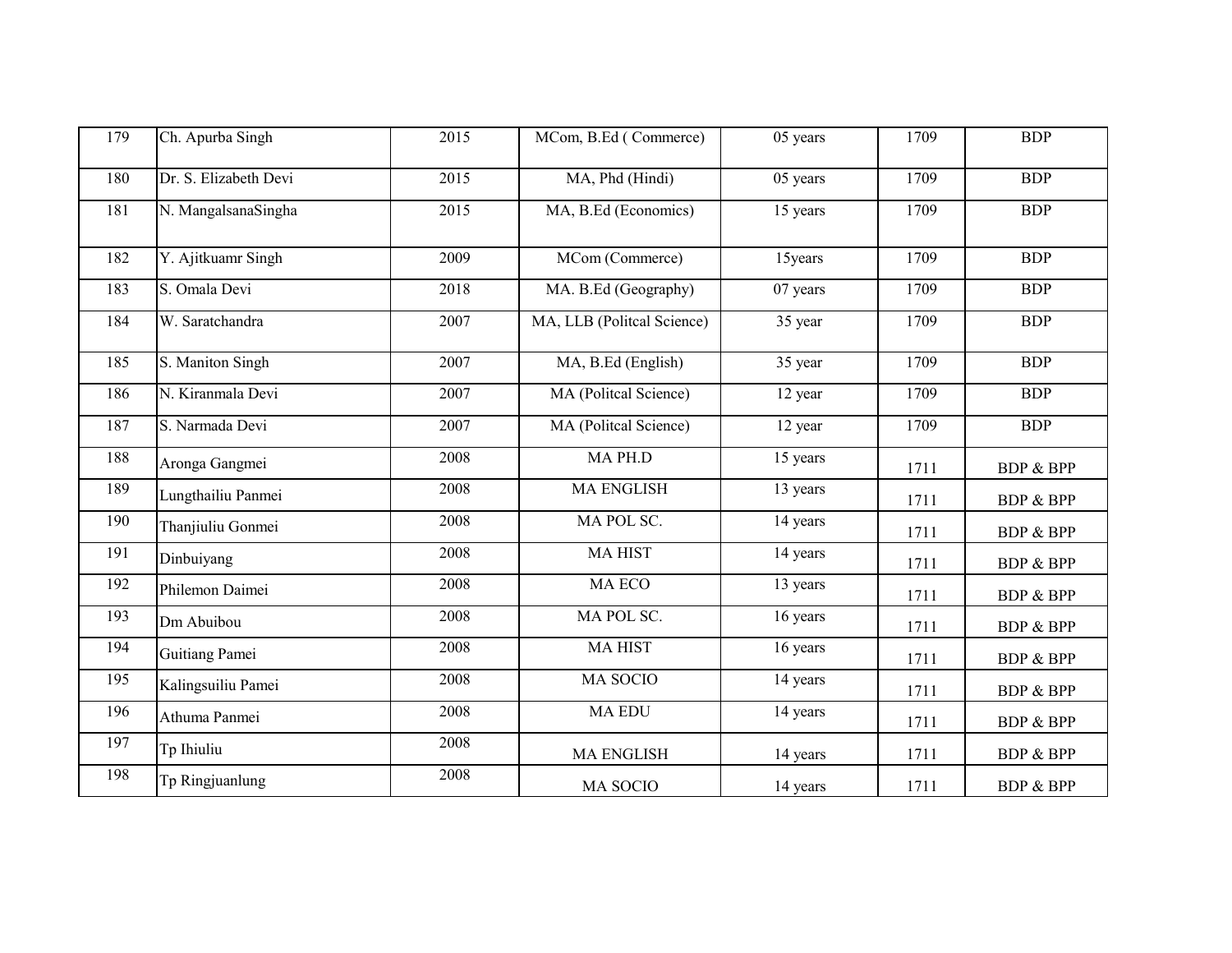| 199 | Thongam Suraj Singh        | 2008 | <b>MSW</b>   | 10 years | 1712 | <b>BSW</b> |
|-----|----------------------------|------|--------------|----------|------|------------|
| 200 | K K Kanarei                | 2008 | <b>MSW</b>   | 10 years | 1712 | <b>BSW</b> |
| 201 | Sow Raoneme Vakhao         | 2008 | <b>MSW</b>   | 10 years | 1712 | <b>BSW</b> |
| 202 | Kamei Beeju                | 2008 | <b>MSW</b>   | 10 years | 1712 | <b>BSW</b> |
| 203 | Rebecca Hriiziia           | 2008 | <b>MSW</b>   | 10 years | 1712 | <b>BSW</b> |
| 204 | Dr.Samson S Chiru          | 2014 | P.HD         | 5 years  | 1712 | <b>MPS</b> |
| 205 | Dr. R Merry Rose           | 2014 | P.HD         | 5 years  | 1712 | <b>MPS</b> |
| 206 | S Rock                     | 2007 | MA           | 12 years | 1712 | MPS/BA     |
| 207 | Kimneilam Haokip           | 214  | MA           | 5 years  | 1712 | <b>MPS</b> |
| 208 | Singmipam Khamrang         | 2007 | MA           | 12 years | 1712 | MPS/BA     |
| 209 | Tamar Gonmei               | 2014 | <b>MA</b>    | 5 years  | 1712 | MPS/BA     |
| 210 | Chochon Kengoo             | 2014 | MA           | 5 years  | 1712 | MPS/BA     |
| 211 | Dr.Holkongam Haokip        | 2007 | P.HD         | 12 years | 1712 | MAH/BA     |
| 212 | Thomas Raomai              | 2007 | MA           | 12 years | 1712 | MAH/BA     |
| 213 | Thangboi Kipgen            | 2007 | MA           | 12 years | 1712 | MAH/BA     |
| 214 | Dr. H Phoromg              | 2007 | P.HD         | 12 years | 1712 | MEG/BA     |
| 215 | Roshan Shagolsem           | 2007 | <b>MPHIL</b> | 12 years | 1712 | MEG/BA     |
| 216 | <b>DB</b> Shantina Lamkang | 2014 | MA           | 5 years  | 1712 | <b>MEG</b> |
| 217 | Khwairakpam Panorama Devi  | 2014 | MA           | 5 years  | 1712 | <b>MEG</b> |
| 218 | Ningthar Elude             | 2014 | MA           | 5 years  | 1712 | <b>MEG</b> |
| 219 | RK Muktasana Devi          | 2014 | MA           | 5 years  | 1712 | <b>MEG</b> |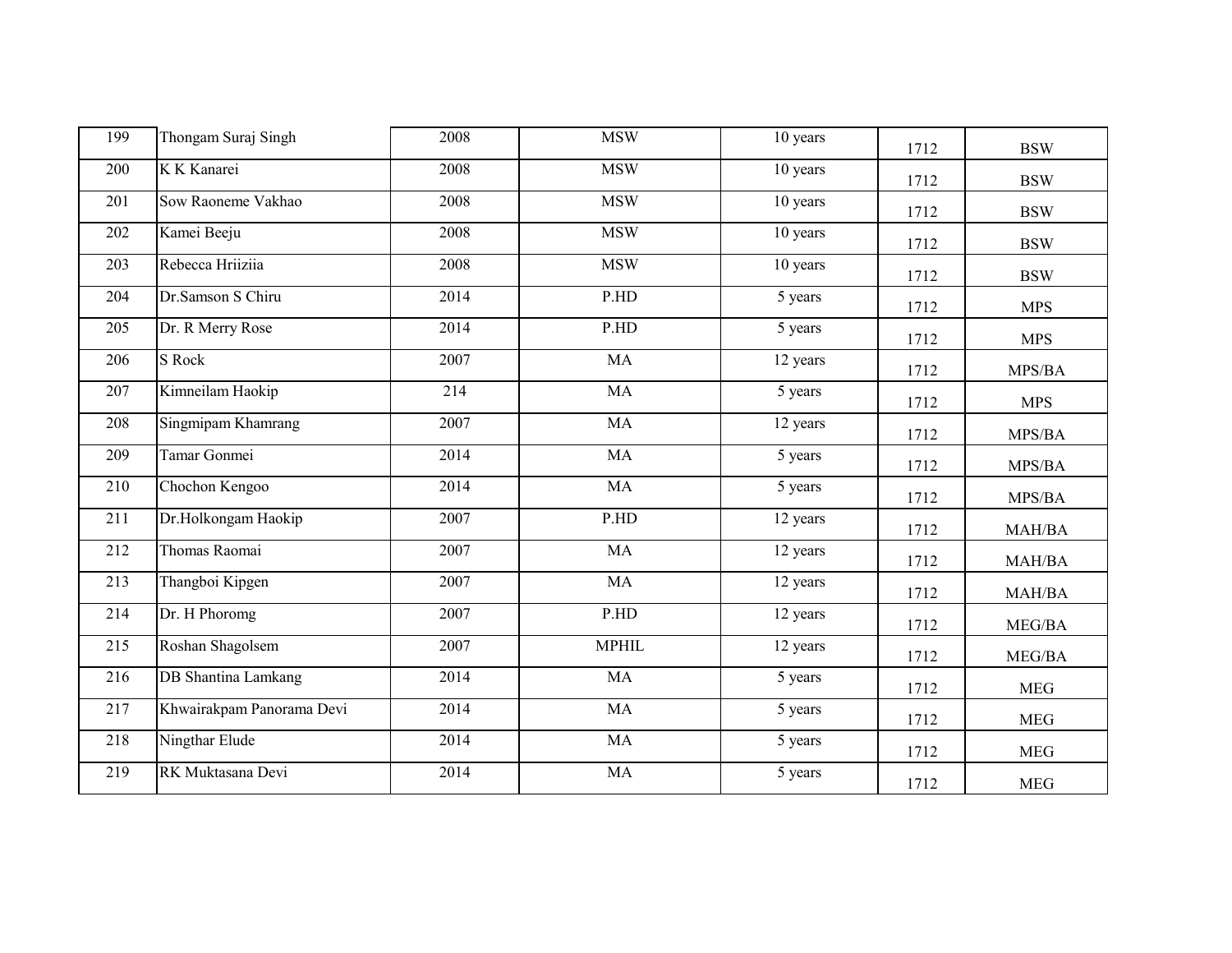| 220 | Philip P M            | 2007 | MA                 | 12 years | 1712 | MEG/BA       |
|-----|-----------------------|------|--------------------|----------|------|--------------|
| 221 | Nengneikhol Sitlhou   | 2014 | MA                 | 5 years  | 1712 | <b>MEG</b>   |
| 222 | H Urmila Devi         | 2014 | <b>MPHIL</b>       | 5 years  | 1712 | <b>MSO</b>   |
| 223 | MD Shakil Ahmed       | 2007 | MA                 | 12 years | 1712 | MSO/BA       |
| 224 | Paominlal Lhouvum     | 2007 | MA                 | 12 years | 1712 | MSO/BA       |
| 225 | Jangminthang chongloi | 2007 | MA                 | 12 years | 1712 | MSO/BA       |
| 226 | Lydia Kamei           | 2014 | <b>MA</b>          | 5 years  | 1712 | <b>MSO</b>   |
| 227 | Kholi Athina          | 2014 | MA                 | 5 years  | 1712 | <b>MSO</b>   |
| 228 | Simon Pukeho          | 2007 | <b>MPHIL</b>       | 12 years | 1712 | <b>BCOM</b>  |
| 229 | Danney Chara          | 2012 | MSC, PHD (Eng)     | 7 years  | 1713 | BA, BTS, CFN |
| 230 | Solomon Nungchim      | 2013 | MA, MPHIL (Eco)    | 6 years  | 1713 | BA, BPP      |
| 231 | HB Hmunkhel           | 2007 | MA, MPHIL (Hist)   | 12 years | 1713 | <b>BA</b>    |
| 232 | Ksh. Tombi Singh      | 2007 | MA (Hist)          | 12 years | 1713 | BA, BPP      |
| 233 | <b>BD</b> Maria Anal  | 2014 | MA, MPHIL (Pol SC) | 5 years  | 1713 | BA           |
| 234 | PR Rengir Chothe      | 2013 | MA, MPHIL (Pol SC) | 6 years  | 1713 | <b>BA</b>    |
| 235 | L Basanta Singh       | 2007 | MSC (Anthropology) | 12 years | 1713 | BA, BTS      |
| 236 | H Shashikanta Sharma  | 2007 | MSC (Anthropology) | 12 years | 1713 | BA, BTS      |
| 237 | Dorendro <sup>T</sup> | 2007 | MSC (Zoology)      | 12 years | 1713 | BA           |
| 238 | Ksh Deva Singh        | 2007 | MSC (Physics)      | 12 years | 1713 | <b>BA</b>    |
| 239 | <b>MD</b> Mustaque    | 2010 | MSC (Botany)       | 9 years  | 1713 | <b>BTS</b>   |
| 240 | N Biren Singh         | 2007 | MSC (Maths)        | 12 years | 1713 | <b>BPP</b>   |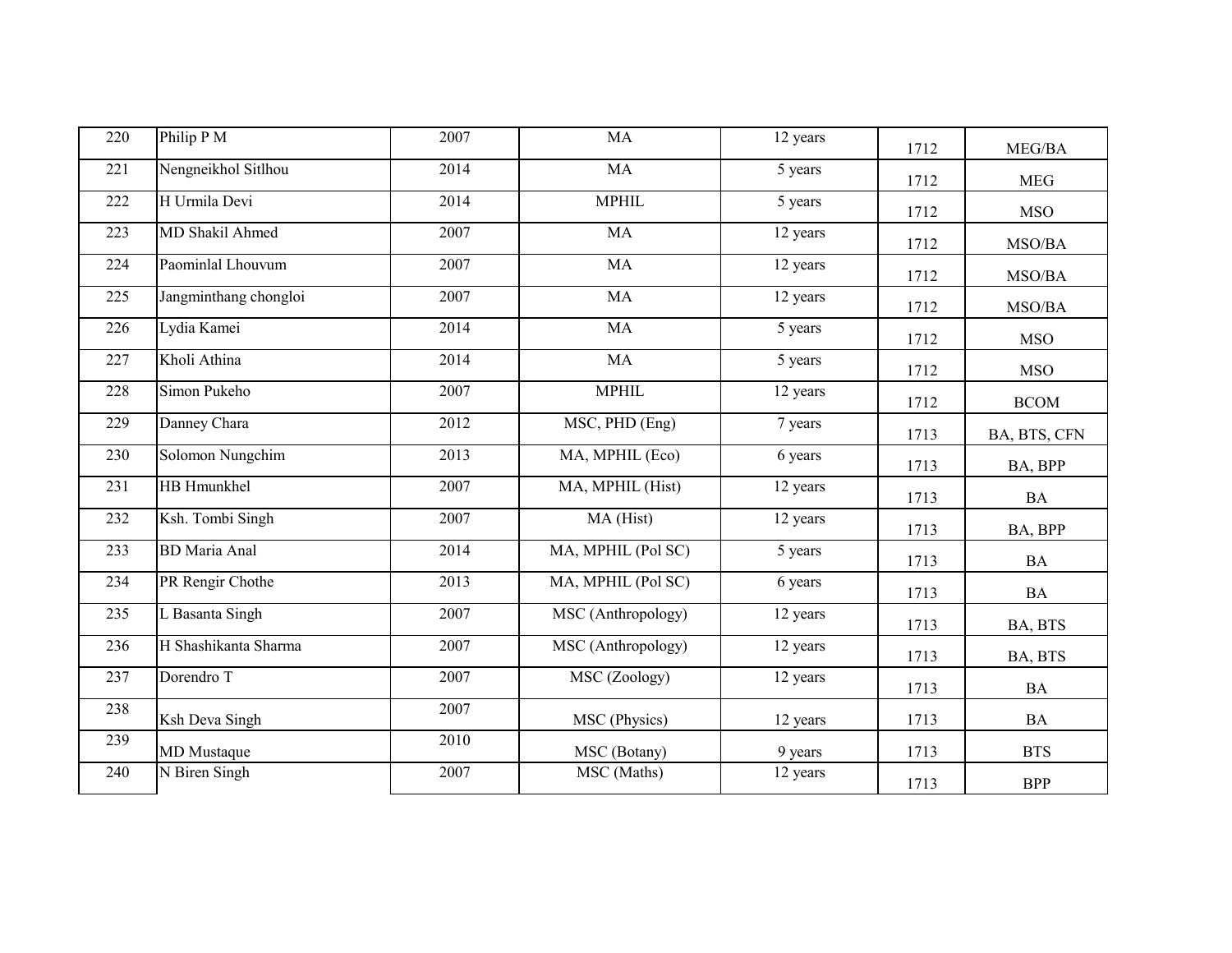| 241 | Dr. I. Ibotombi Singh     | 2018 | MA, PHD (ENGLISH)                       | $15 + YRS$ | 1715 | BPP,BDP             |
|-----|---------------------------|------|-----------------------------------------|------------|------|---------------------|
| 242 | Laishram Jitenkumar Singh | 2018 | MA (English)                            | $20 + yrs$ | 1715 | <b>BDP</b>          |
| 243 | Dr. M. Rita Devi          | 2018 | MA, PHD(POL. SC)<br>(ENGLISH)           | $10+YRS$   | 1715 | <b>BDP</b>          |
| 244 | Dr. A. Noni Meitei        | 2018 | MA, MPHIL, PHD (POL. SC)                | $10 + YRS$ | 1715 | <b>BDP</b>          |
| 245 | Md Rafijuddin Shah        | 2018 | MA, NET (POL SC)                        | $3+YRS$    | 1715 | <b>BA</b>           |
| 246 | Y. Modhu Singh            | 2014 | MA. (POL. SC)                           | $20+YRS$   | 1715 | <b>BDP</b>          |
| 247 | Dr. Ph. Raju Singh        | 2018 | MSC. PHD, (MATHS)                       | $10+YRS$   | 1715 | <b>BDP BCOM</b>     |
| 248 | P. Ibomcha Singh          | 2018 | MSC, MPHIL (MATHS)                      | $15+YRS$   | 1715 | BPP,BDP,BCOM        |
| 249 | K.Azad Singh              | 2018 | MSC. MPHIL (MATHS) BED<br><b>PGGDCA</b> | $15+YRS$   | 1715 | <b>BPP,BDP BCOM</b> |
| 250 | Thokchom Prabhabati Devi  | 2019 | MSC. MPHIL (MATHS)                      | $15+YRS$   | 1715 | BDP,BCOM            |
| 251 | Ph. Ranjan Singh          | 2019 | <b>MCOM</b>                             | $3 + YRS$  | 1715 | <b>BCOM</b>         |
| 252 | M. Ramananda Singh        | 2018 | <b>MCOM</b>                             | $5+YRS$    | 1715 | <b>BCOM</b>         |
| 253 | Mrs Radhamani Devi        | 2018 | <b>MCOM</b>                             | $5+YRS$    | 1715 | <b>BCOM</b>         |
| 254 | Dr. Sonthang Haokip       | 2018 | MA, PHD, (HISTORY)                      | $10+YRS$   | 1715 | <b>BA</b>           |
| 255 | K. Kiranjit Singh         | 2018 | MA. MPHIL(HISTORY)                      | $15+YRS$   | 1715 | <b>BA</b>           |
| 256 | Mrs Sanatombi             | 2018 | MA, MPHIL (HISTORY)                     | $15+YRS$   | 1715 | <b>BA</b>           |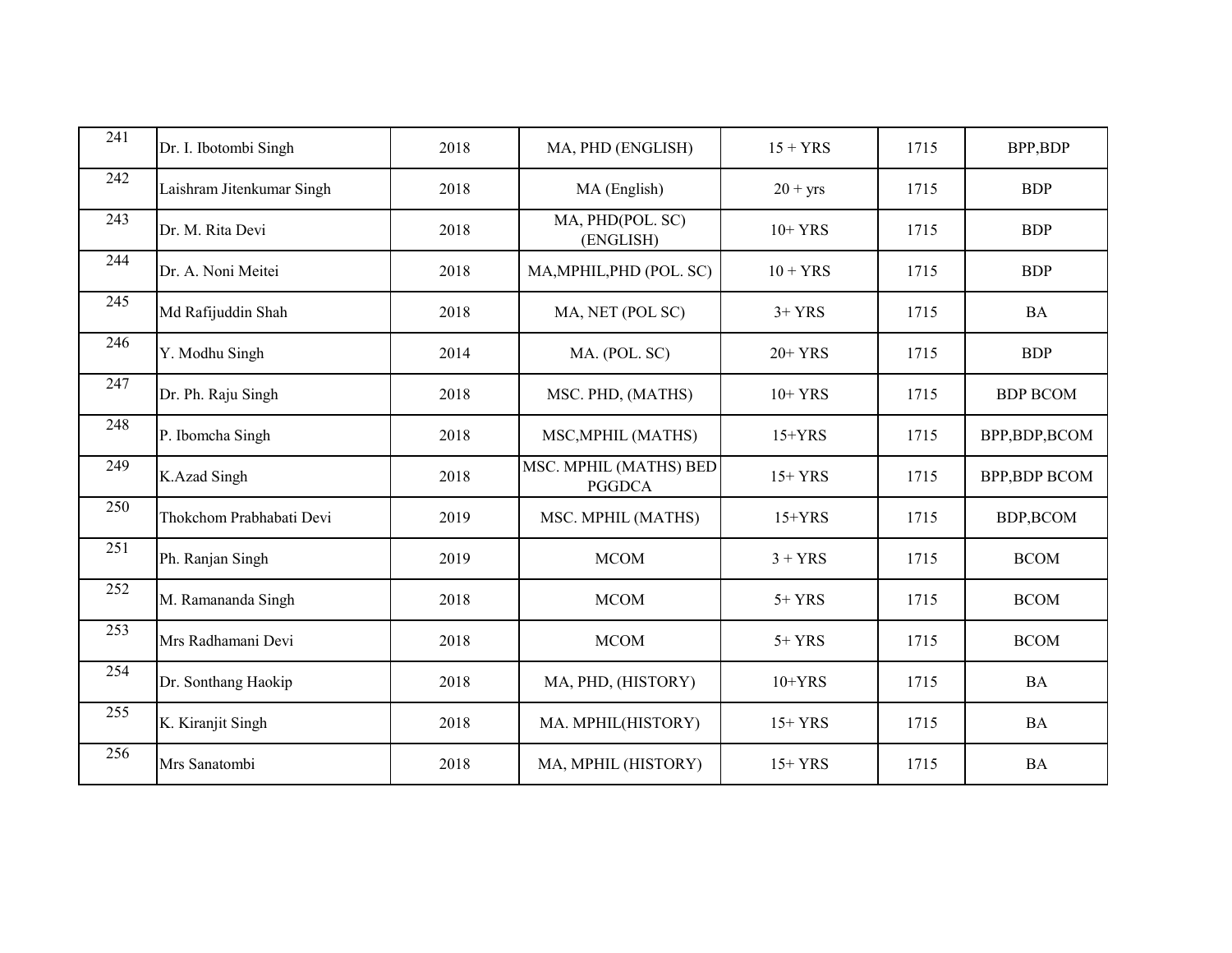| 257 | Moirangthem Jugindro Singh | 2014 | <b>MA HISTORY</b>     | $20+YRS$   | 1715 | <b>BA</b>     |
|-----|----------------------------|------|-----------------------|------------|------|---------------|
| 258 | W. Tomba Singh             | 2018 | MA, MPHIL (EDUCATION) | $15+YRS$   | 1715 | <b>BA</b>     |
| 259 | T. Rnjit Singh             | 2018 | MA, MPHIL (EDUCATION) | $15+YRS$   | 1715 | <b>BA</b>     |
| 260 | Laishom Rojee Devi         | 2018 | PGDM (TOURISM)        | $3+YRS$    | 1715 | <b>BTS</b>    |
| 261 | Kiyam Jublika Devi         | 2018 | MA (SOCIOLOGY) NET    | 1YR        | 1715 | <b>BDP</b>    |
| 262 | Hemam Lilabati Devi        | 2018 | MCA, MPHIL            | $10 + YRS$ | 1715 | <b>CIT</b>    |
| 263 | Gurumayum Rajeev Sharma    | 2018 | <b>MCA</b>            | $5+YRS$    | 1715 | <b>CIT</b>    |
| 264 | Thokchom Aken Meetei       | 2018 | <b>MCA</b>            | $5+YRS$    | 1715 | <b>CIT</b>    |
| 265 | Rungmila Zingkhai          | 2012 | <b>MA</b>             | 15         | 1729 | <b>BA</b>     |
| 266 | Yairing Lungleng           | 2012 | MA                    | 15         | 1729 | <b>BA</b>     |
| 267 | Vareme Lungleng            | 2012 | <b>MA</b>             | 14         | 1729 | $\rm{BA}$     |
| 268 | AS Redeemson               | 2011 | <b>MA</b>             | 20         | 1729 | BA, CTS       |
| 269 | Kaguilan Gangmei           | 2015 | MA, BED               | 4 years    | 1786 | <b>BPP/BA</b> |
| 270 | Gainithoi Gonmei           | 2015 | MA                    | 4 years    | 1786 | <b>BPP/BA</b> |
| 271 | Lobelia Gangmei            | 2015 | MSC, BED              | 4 years    | 1786 | <b>BPP/BA</b> |
| 272 | Julia Gonmei               | 2015 | MSC, BED              | 4 years    | 1786 | <b>BDP/BA</b> |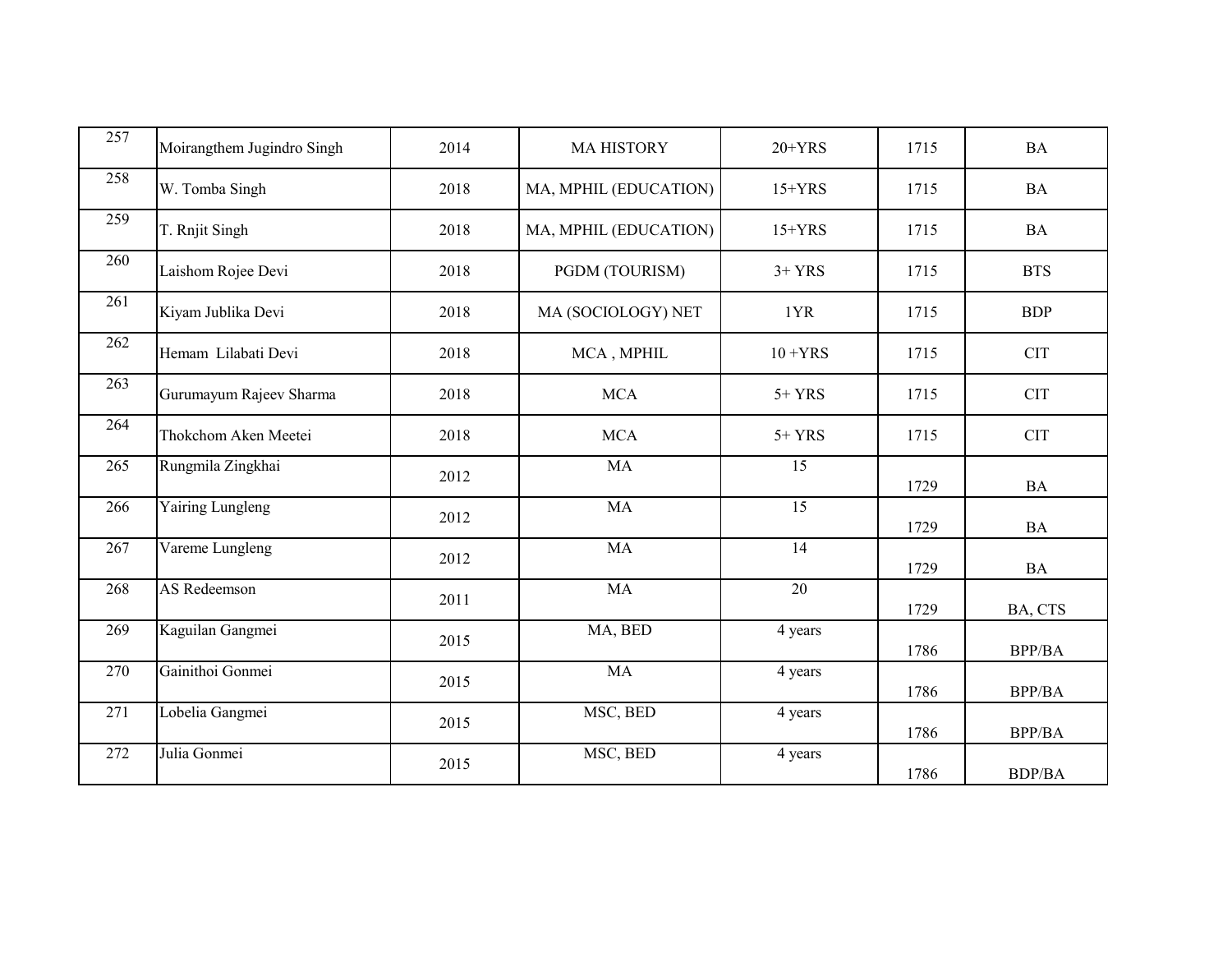| 273 | Dr. Kamei Budha               | 2015                    | MA, PHD                      | 4 years       |       |               |
|-----|-------------------------------|-------------------------|------------------------------|---------------|-------|---------------|
|     |                               |                         |                              |               | 1786  | <b>BDP</b>    |
| 274 | Oinam Avijit Singh            | 2015                    | <b>MSC</b>                   | 4 years       |       |               |
| 275 | Katingpou Panmei              |                         | <b>MSC</b>                   | 4 years       | 1786  | <b>BDP</b>    |
|     |                               | 2015                    |                              |               | 1786  | <b>BDP</b>    |
| 276 | Dr. Gangmei Jangailu          | 2016                    | MA, PHD                      | 3 years       |       |               |
|     |                               |                         |                              |               | 1786  | <b>BDP/BA</b> |
| 277 | Dr.N. Hemantakumar Singh      | $Jul-17$                | MBBs, DNB, M.D Medicine      | 7years        |       |               |
| 278 | Dr. W. Ruhinikumar Singh      | July, 2017              | MBBs, M.D Paediatrics        |               | 1787p | CCH (BPCCHN)  |
|     |                               |                         |                              | 6 years       | 1787p | CCH (BPCCHN)  |
| 279 | Dr. Leishangthem Arke Singh   | July, 2017              | MBBS, M.D internal Medicine  | 3 years       |       |               |
|     |                               |                         |                              |               | 1787p | CCH (BPCCHN)  |
| 280 | Dr. Achuina Golmei            | july, 2017              | M.D Microbiology             | 3years        |       |               |
| 281 | Akiojam Digendra Singh        | July, 2017              | M.S. Orthopaedic             | 2 years       | 1787p | CCH (BPCCHN)  |
|     |                               |                         |                              |               | 1787p | CCH (BPCCHN)  |
| 282 | Khundrakpam Anita Devi        | July, 2017              | M.Sc.Psychiatric Nursing     | 5years        |       |               |
|     |                               |                         |                              |               | 1787p | CCH (BPCCHN)  |
| 283 | Thoudam Neorita Devi          | July, 2017              | M.Com                        |               | 1787p | CCH (BPCCHN)  |
| 284 | Dr. Pebam Manisana Singh      | July, 2017              | M.S General Surgery, Plastic | 5 years years |       |               |
|     |                               |                         | surgery                      |               | 1787p | CCH (BPCCHN)  |
| 285 | Dr. Salam Bocha Singh         | July, 2017              | M.D Dermatology              | 2 years       | 1787p | CCH (BPCCHN)  |
| 286 | Dr. Lairenjam Shanti Devi     | July, 2017              | M.S Obs/Gynae                | 1 years       | 1787p | CCH (BPCCHN)  |
| 287 | Dr. Rajkumari Linthoingambi   | July, $201\overline{7}$ | M.S Obs/Gynae                | 2 years       | 1787p | CCH (BPCCHN)  |
| 288 | Dr. N.Linthoingambi Devi      | July, 2017              | M.S Ophthalmology            | 2 years       | 1787p | CCH (BPCCHN)  |
| 289 | Dr. Athokpam Ranita Devi      | July, 2017              | M.D Psychiatry               | 3 years       | 1787p | CCH (BPCCHN)  |
| 290 | Dr. Khangembam Robindro Singh | July, 2017              | M.D Psychiatry               | 2 Years       |       |               |
|     |                               |                         |                              |               | 1787p | CCH (BPCCHN)  |
| 291 | Dr. Thungairen Sareo          | July, 2017              | M.D radiation Therapy        | 2 years       | 1787p | CCH (BPCCHN)  |